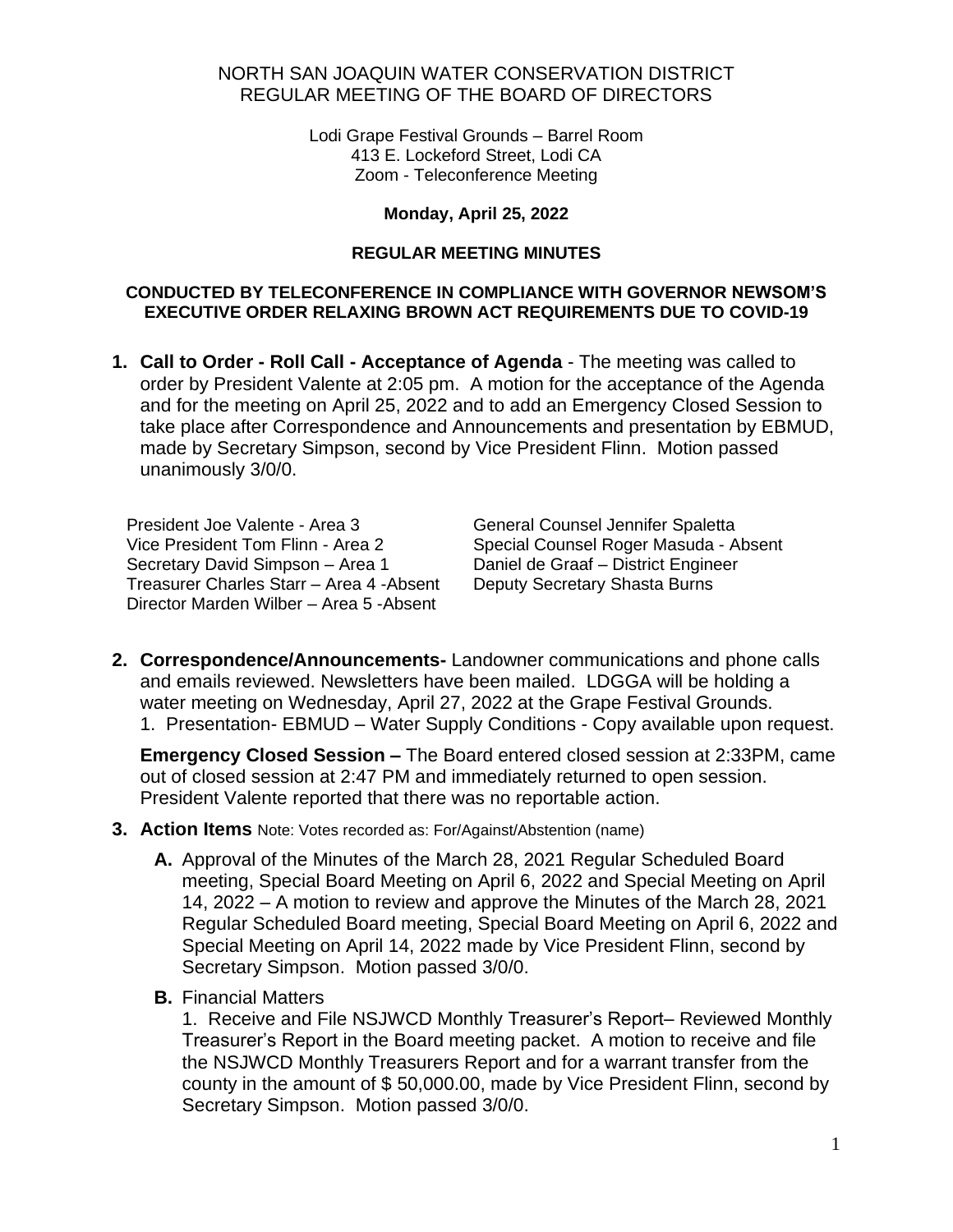2. Receive and File TLID #1 Monthly Treasurer's Report – Reviewed Monthly Treasurer's Report. A motion to receive and file the TLID #1 Monthly Treasurer's Report made by Vice President Flinn, second by Secretary Simpson. Motion passed 3/0/0.

3. Receive and File ID #3 Monthly Treasurer's Report – Reviewed Monthly Treasurer's report. A motion to receive and file the ID #3 Monthly Vice President Flinn, second by Secretary Simpson. Motion passed 3/0/0.

- 4. Approve Transfers Between Accounts Action reported in B1. (above).
- **C.** Annual Form 700s Form 700s certificate of completion has been submitted to San Joaquin County Registrar of Voters.
- **D.** Review Water Supply Conditions and Operations Nothing new to report in addition to Water Supply Presentation from EBMUD. Pump ran for approximately 8 hours for SCADA data testing and calibration.
- **E.** South System Projects

1. SCADA – District Engineer Daniel de Graaf reported on running the pump in the last storm event. Start-up calibrations are functioning smoothly. Sierra Controls has been looking at controls for future projects, retrofitting the existing CALFED project and upgrading the existing Tracy Lakes project.

2. Handel Lateral – Design has been started to be able to put out to bid. Estimated construction window is June/July of this year.

3. Dream/Pixley Pipeline

 i. Arnaudo Construction Contract and Change Orders- District Engineer de Graaf presented a memo regarding all change orders from Arnaudo Construction and detailed each specific one. Recommendation to approve change orders 2-6 listed in the memo presented in the board meeting packet. A motion to approve Arnaudo Construction Change Orders 2-6 as presented by District Engineer de Graaf made by Vice President Flinn, second by Secretary Simpson. Motion passed 3/0/0.

**F.** Grant Activity

1. SGMA Implementation Round 1 Grant- North System Improvement Project – Phase 1 – Petrea Marchand with Consero Solutions reviewed that the application has been submitted for this project and working with DWR to make sure application is complete. Grant agreement will be done June 2022. 2. Federal Appropriation – South System Recharge Project – Petrea Marchand with Consero Solutions reviewed memo in board meeting packet on grant progress and applications.

3. IRWMP Round 2 Grant- South System Recharge Project - Petrea Marchand with Consero Solutions reviewed meeting on April 21, 2022 to discuss application and no changes in region decision for Districts requests and will be submitted on time. A motion to approve IRWMP contract with Woodward and Curran for Disadvantaged Communities up to \$3000 made by Vice President Flinn, second by Secretary Simpson. Motion passed 3/0/0.

- **G.** Maintenance-
	- 1. Pump Station Maintenance No update at this time.
- **H.** Strategic Plan/Financing Plan –

1. Engineer's Report – General Counsel Spaletta reviewed update on Engineers Report from the last Special Meeting held. A motion to approve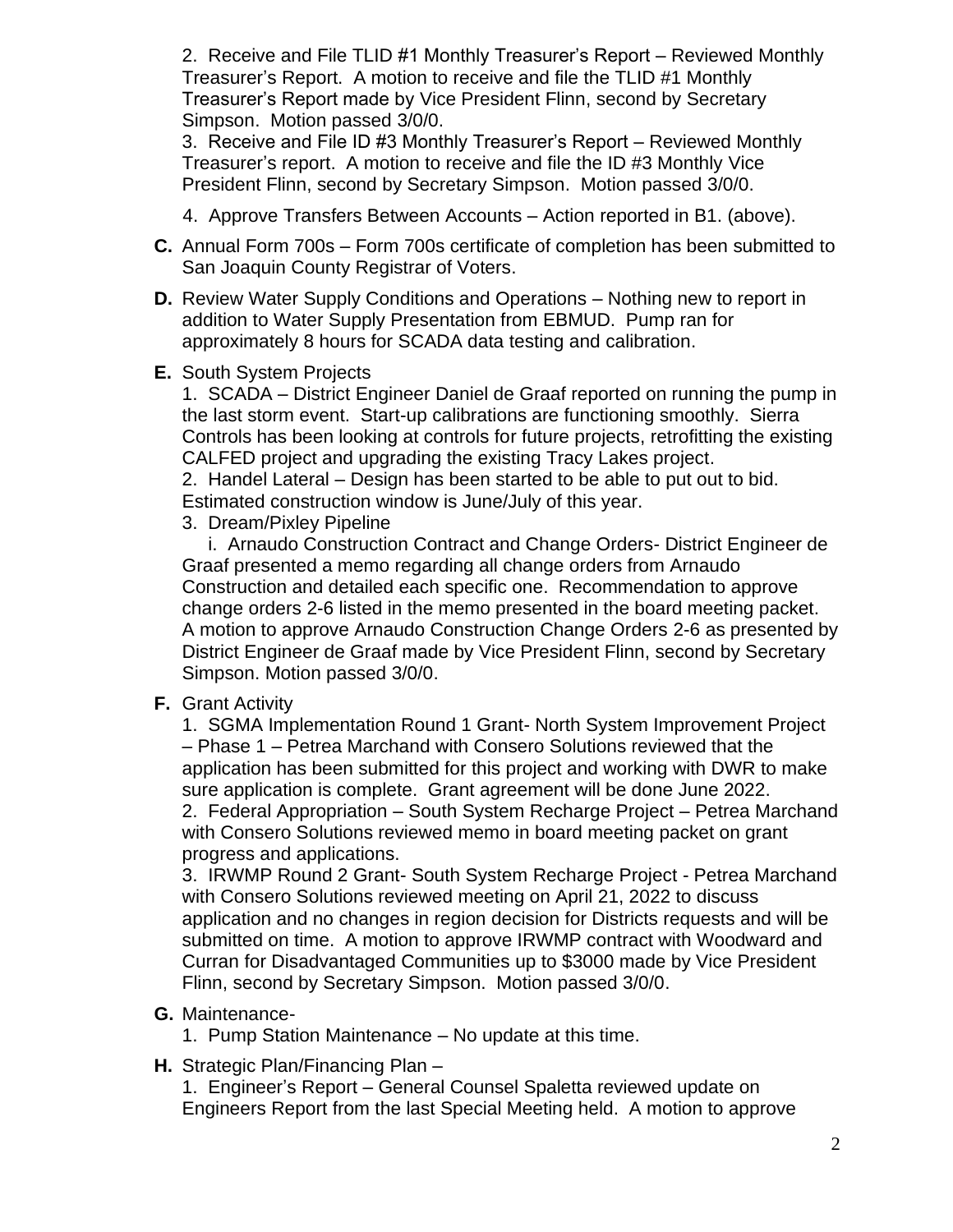proceeding with the last version of Engineer's report presented with updates made by Secretary Simpson, second by Vice President Flinn. Motion passed 3/0/0.

2. Public Hearing Notice/Ballot – General Counsel reviewed that Notice and Ballot will be mailed out by April 29<sup>th</sup>. All information will be posted to the District website in addition to mailings.

3. Landowner Appeal Form – Form has been generated and will be posted to the District website.

- 4. Public Hearing June 14, 2022, 2pm Grape Festival
- **I.** Sustainable Groundwater Management Act/GWA Activity

1. Governor's Executive Order – Well Permits Policy – General Counsel Spaletta reviewed Special Meeting regarding executive order regarding the drought. General Counsel Spaletta reviewed recommended procedure that the district proceeds and policy. General Counsel reviewed DRAFT application that will be discussed with the County for requests to issue well permits. A meeting with General Counsel and County will be held on Friday, April 29, 2022 to keep process moving forward. Board discussion and comments were received. Public comments were received. Consensus of the board: This is a draft application and can change.

2. Projected Conditions with Projects for GSP – General Counsel reviewed graph presented in the board meeting packet of Determination of Projected Conditions Baseline Surface Water – NSJWCD Draft, and what consultants have asked the District and assumptions on how much more water would be coming in at different points of diversions and to systems for modeling purposes.

**J.** 2022-23 Budget

1. Overview Budget – Initial committee meeting was held with General Counsel and Vice President Flinn. General Counsel created a draft budget overview of activities and presented to board. Feedback from the board of big picture overview to proceed in another committee meeting.

2. Review Consero Draft Scope – Review of Scope presented in the board meeting packet. Presented assuming the new Groundwater Charge passes. Review only.

3. Review Hydrologist Draft Scope – Review of services that Hydrofocus has to provide. Recommendation to hire a Hydrogeologist if the Groundwater Charge passes. A more concrete list of deliverables will be added to the scope for Hydrofocus. Director Simpson and General Counsel Spaletta will follow up with Steven Deverel at Hydrofocus.

4. NSJWCD Office Space – General discussion of possible office space locations given that the groundwater charge moves forward.

- **K.** Landowner communications No update at this time.
- **L.** Discussion of Board Planning Calendar June 14, 2022 Public Hearing re: Groundwater Charge and ballot hearing.

# **4. Director and Staff Reports**

- **A.** President's Report No report at this time.
- **B.** General Counsel Spaletta No report at this time.

**C.** District Manager/Engineer – Reviewed summaries of the status of current projects, upcoming work to be completed, and the anticipated schedules and project